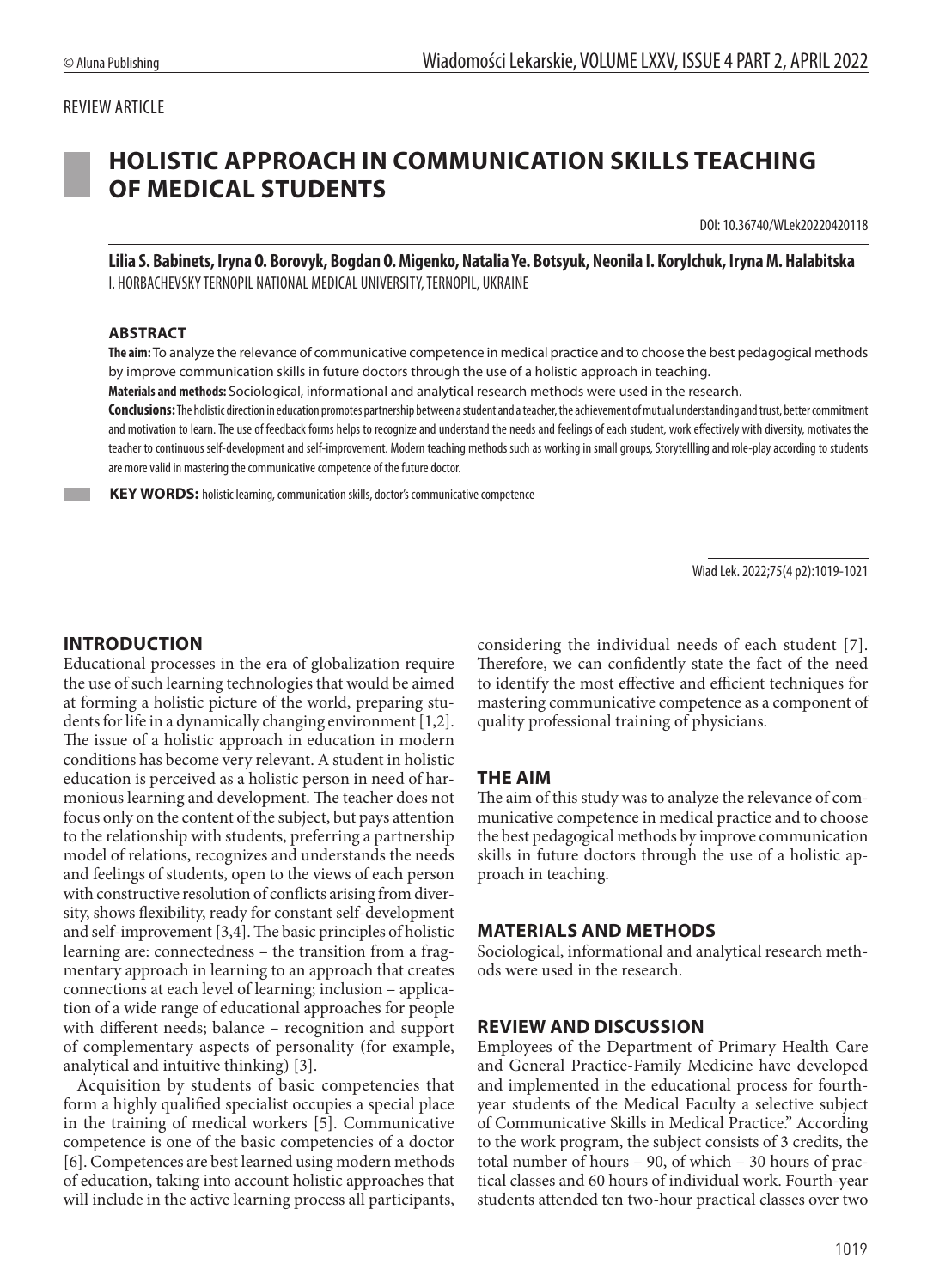semesters. The first five lessons learn the basics of communication in medical practice: the definition of communication, the basic models of communication between doctor and patient, technology and basic counseling skills, communication barriers. The next five classes are devoted to studying the structure of counseling, working with different types of patients, informing bad news, motivational counseling and prevention of emotional burnout. Students were recommended to practice the acquired skills while performing practical work at clinical departments.

Because the study of selective subject was based on a holistic approach to learning, students were asked to complete an anonymous feedback form upon completion of the course. The questionnaire was compiled and agreed by the teachers of the department and included 10 items. The form contained questions related to students' impressions of studying the subject, preferences, needs for future learning and professional activities and wishes to optimize the study of the subject. The analysis of the survey revealed that 33 students (97.0 %) out of 34 respondents noted the importance of studying communication skills for the future doctor. To the question "Do you think that a doctor's communication skills are no less important than his professional qualifications?" 26 respondents answered yes, 8 – partially yes. According to students' thought, the most important parts of the subject are mastering the basic techniques of effective counseling – 30 (88.2 %), knowledge and adherence to the structure of counseling – 26 (76.5 %), the ability to have difficult conversations and inform bad news – 22 (64.7%), knowledge of the peculiarities of counseling "special" patients – 17 (50 %).

To the question "What format of studying the subject do you consider the most optimal?" only 5 students (14.7 %) indicated distance learning, 17 respondents (50 %) prefer traditional, live study of the subject and 12 respondents (35.3%) – for a mixed format of study.

Several questions of the questionnaire concerned the choice of acceptable methods of educational process. The majority, 29 students (85.3 %) noted the high efficiency of work in small groups in mastering the subject, 26 students (76.5 %) were impressed by the use in practical classes of storytelling, stories of clinical cases from real practice with emotional impact, motivational, cognitive sphere of the listener, 25 students (73.5 %) – for group work with a presentation on Google disk with the joint creation of a syllabus, 20 students (58.8 %) noted the role play as the best technique in mastering the subject. At the same time, only 8 respondents (23.5 %) showed commitment to solving situational problems and watching educational videos in practical classes.

Several items of the questionnaire contained questions related to the continuation of study and improvement of students' communicative competence. In the answers to the questionnaire, all respondents indicated the need to improve their communication skills in the future, and 32 students out of 34 (94.1 %) will recommend the study of selective subjects to their colleagues. The majority of students, 22 persons, consider it necessary to continue studying the prevention

of emotional burnout of health professionals in the future. 18 students plan to improve their leadership skills. For 19 respondents it is important to continue studying the topics of empathy and humanity in the work of a physician. 19 respondents plan to study the peculiarities of communication in the work process with colleagues, nursing stuff, as well as with representatives of the health care facility administration. For 15 respondents, the study of the peculiarities of communication with critically ill patients in the provision of palliative care is considered promising.

To improve communicative competence, almost all respondents plan to study individually, using special literature, watching available videos on the Internet, passing free distance webinars and trainings. At the same time, 10 respondents (30.3 %) are going to attend thematic improvement courses in the future and only 4 (12.1 %) are ready to attend paid courses and trainings.

Thus, the successful acquisition of communication skills by students requires holistic approaches to learning, which involves the search and selection of new pedagogical methods and technologies [7,8]. Only in this case, mastering the communicative competence important for a medical worker will be effective and motivate the student to improve the acquired skills.

## **CONCLUSIONS**

The holistic direction in education promotes partnership between a student and a teacher, the achievement of mutual understanding and trust, better commitment and maintaining motivation to learn. The use of feedback forms helps to recognize and understand the needs and feelings of each student, work effectively with diversity, motivates the teacher to continuous self-development and self-improvement. Modern teaching methods such as working in small groups, storytellling and role-playing according to students' thought are more valid in mastering the communicative competence of the future doctor.

In the future, we plan to develop objective tools and methods for assessing the acquired communication skills of the student.

#### REFERENCES

- 1. Bowe C. M., Armstrong E. Assessment for Systems Learning: A Holistic Assessment Framework to Support Decision Making Across the Medical Education Continuum. Academic medicine : journal of the Association of American Medical Colleges. 2017;92(5): 585–592. doi:10.1097/ ACM.0000000000001321.
- 2. Helder H., Verbrugh H.S., de Vries M.J. Toward an holistic education in pathology and medicine. Journal of Medical Education. 1977;52(8):648- 653. doi: 10.1097/00001888-197708000-00004.
- 3. Mahmoudi S., Jafari E., Nasrabadi H.A., Liaghatdar M. Holistic Education: An Approach for 21 Century. International Education Studies. 2012; 5:178-186.
- 4. Amankwah D. Handling Communication Skills: the Holistic approach. Conference: First National Conference and Workshop on Academic Writing/Communication Skills Programs in Ghanaian Higher Education At: University of Cape Coast, Cape Coast, Ghana, W/R. 2015, 403р.